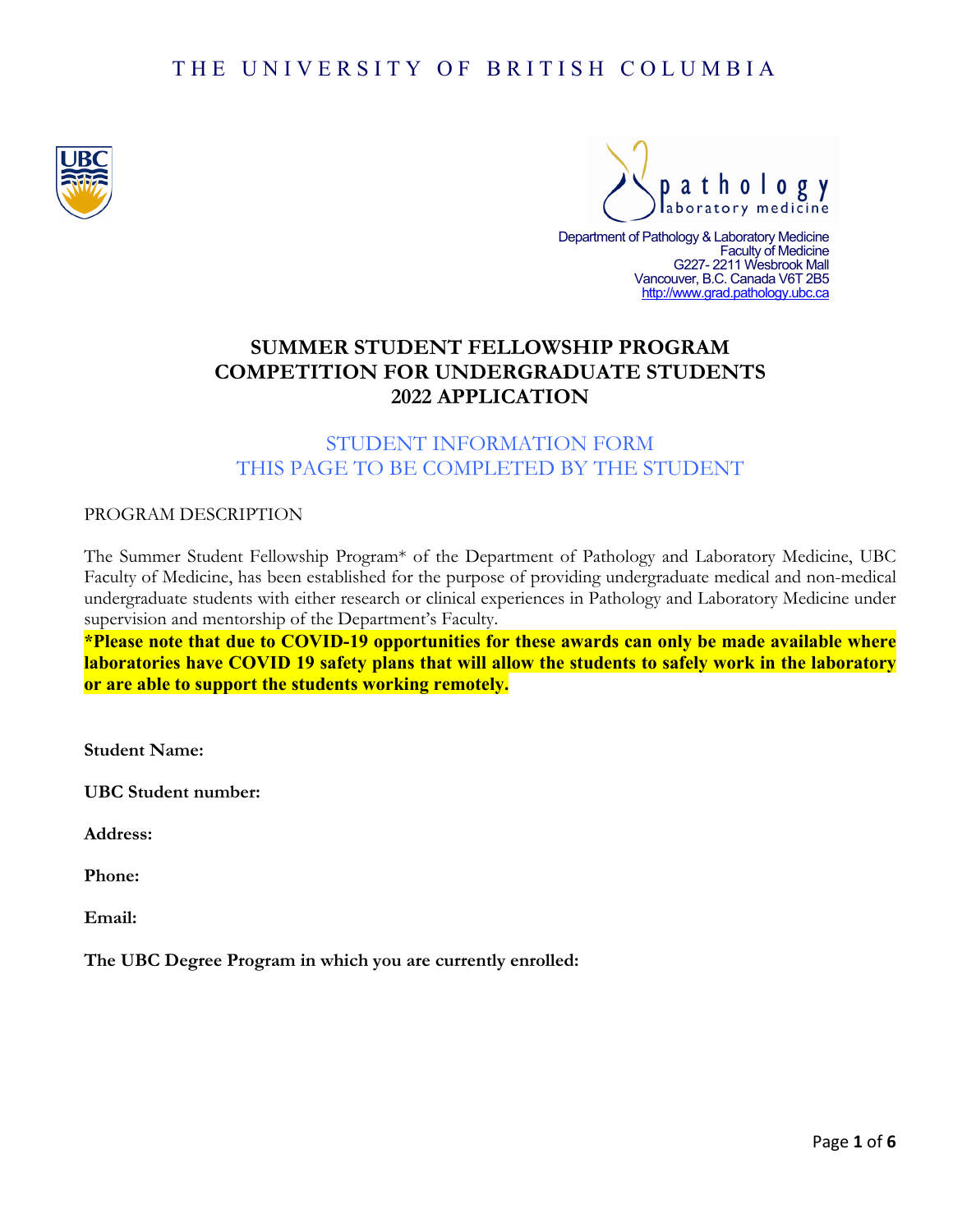## **STUDENT APPLICATION GUIDLINES**

## ELIGIBILITY:

**Student applicants** must be enrolled and registered in either the Medical undergraduate degree program at UBC or UBCO, or in the Bachelor of Medical Laboratory Sciences at UBC, at the time of application. Each student may apply for only one project.

**Faculty** from the Department of Pathology and Laboratory Medicine are eligible to apply as supervisors. Faculty from other Departments may act as co-supervisors where necessary but are not permitted to act as proxy supervisors. Faculty members from the Academic and Clinical streams are considered on an equal footing, and those from sites within and outside the Lower Mainland can be supervisors. Faculty members cannot submit proposals for more than one student.

### FUNDING:

The funding is for a total of \$4,545.00. The student who accepts funding must be willing and able to commit to either 8 weeks of full-time work (35h/week) or 16 weeks of half-time work (17.5h/week). Students are not permitted to work full-time elsewhere and attempt to do the research in "off-hours". Please note that the supervisor can elect to extend and/or supplement the award.

### OTHER INFORMATION

Generally, eligible students apply with a prospective supervisor already identified. If you do not have a prospective supervisor identified, please consult the potential supervisor list on the website [here.](https://pathology.ubc.ca/education-resource/summer-student-fellowship-program/)

Supervisors and their students often submit proposals to other award/scholarship/fellowship programs. Funding from this Program cannot overlap with funding from another source if for the same project over the same timeperiod.

## POST-AWARD

Development of communication skills is a critical component of this program. **As such, each student is expected to summarize the summer fellowship experience in the form of a poster that will be presented at the following year's Pathology Day. The student is also required to submit an abstract to be included in the Pathology Day abstract book via the event portal.** The announcement for the opening of the event portal for submission of poster abstracts will be circulated in April. It is the responsibility of the supervisor to forward the Department's request for Pathology Day abstracts to the student so they can fulfill this obligation. Where possible, students are asked to attend Pathology Day to present the poster in person. The UBC Department of Pathology & Laboratory Medicine could help cover costs related to the printing of one poster to display. **It is the responsibility of supervisors to ensure that students meet the expectations described above.**

### APPLICATION PROCESS

The applicant's UBC transcript will be accessed by the program during the evaluation process.

A description of the research proposal (one page, font 11) including the rationale, study design/method, timeline, and role of the student must be submitted by the prospective supervisor.

Students must submit their application (including the prospective supervisor's forms) by email to [summer.studentships@pathology.ubc.ca.](mailto:summer.studentships@pathology.ubc.ca) The application document should be submitted as a single file named as follows: Surname\_GivenName.pdf.

Software required to produce PDFs can be downloaded and installed free of charge from www.pdfforge.org and software required to produce zip files can be downloaded and installed free of charge from www.7-zip.org. Open Office and Libre Office can also be used save documents in PDF format.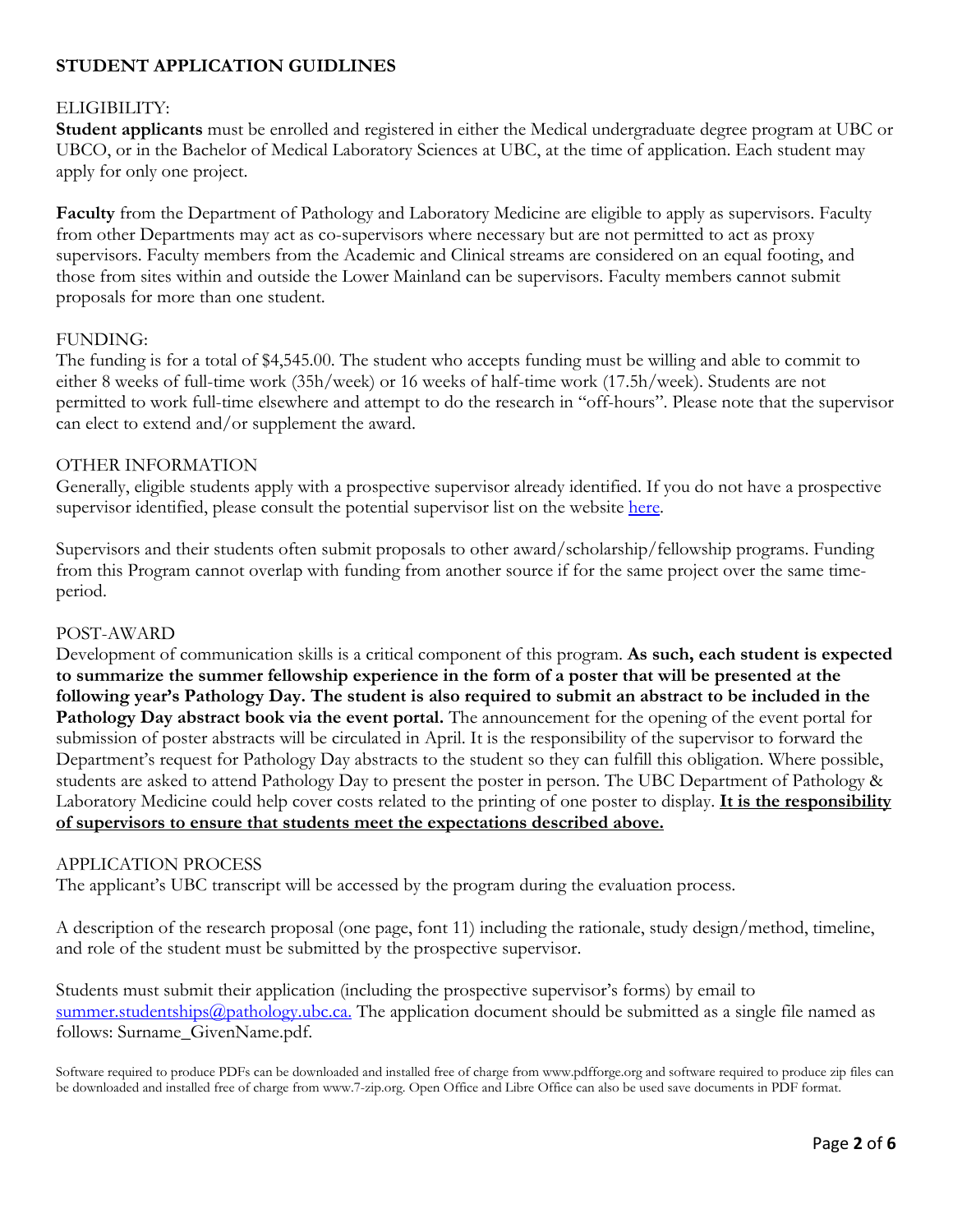## **APPLICATION DEADLINE: Monday, March 7th, 2022, 4pm.**

Applications cannot be accepted after this date.

Summer Student Fellowships UBC Department of Pathology & Laboratory Medicine Attn: Heather Cheadle [summer.studentships@pathology.ubc.ca](mailto:summer.studentships@pathology.ubc.ca)

By signing below I consent to the University of British Columbia Department of Pathology & Laboratory Medicine accessing my online transcripts.

**Student Signature Date**

 $\overline{\phantom{a}}$  , and the contract of the contract of the contract of the contract of the contract of the contract of the contract of the contract of the contract of the contract of the contract of the contract of the contrac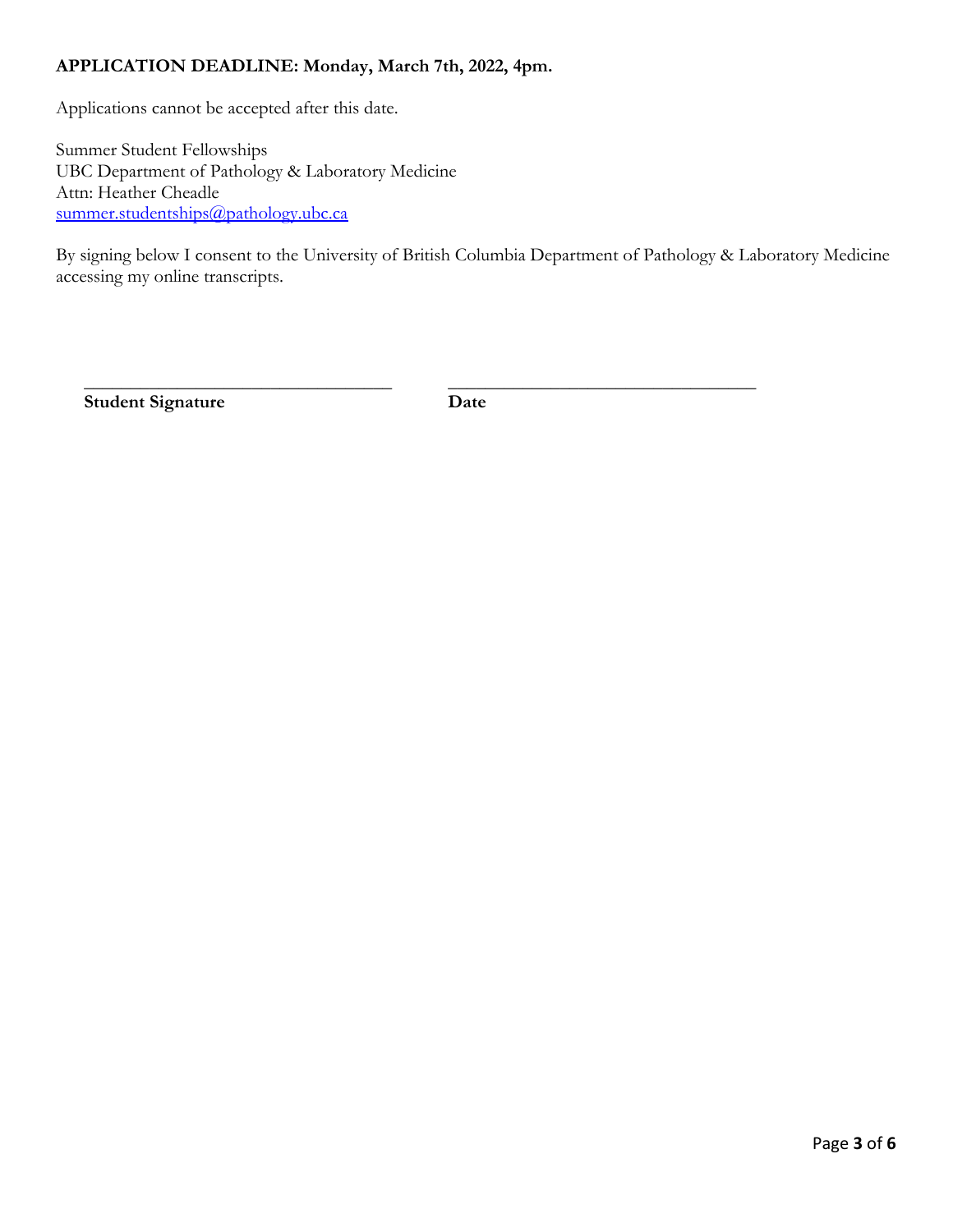# **SUPERVISOR INFORMATION FORM THIS PAGE TO BE COMPLETED BY SUPERVISOR**

**Supervisor's Name:**

**Academic Rank:**

**Department/Division:**

**Institution/Location:**

**Phone:**

**Email:**

The UBC Department of Pathology and Laboratory Medicine Summer Student Fellowship Program\* provides \$4,545.00 funding to each student accepted. Student projects may be part of a larger project either externally funded by a granting agency or internally funded by a clinical program, which can partially or fully support the student. Alternative sources of funding must be declared below.

**\*Please note that due to COVID-19 opportunities for these awards can only be made available where laboratories have COVID 19 safety plans that will allow the students to safely work in the laboratory or are able to support the students working remotely.**

## **PROJECT GUIDELINES**

## ELIGIBILITY:

The proposed supervisor **must** have a current Clinical or Academic appointment in the UBC Department of Pathology and Laboratory Medicine; each faculty member may submit only one project to the Summer Student Fellowship Program. Faculty members from the Academic and Clinical streams are considered on an equal footing; Faculty can be located within or outside the Lower Mainland.

## FUNDING:

The UBC Department of Pathology and Laboratory Medicine Summer Student Fellowship Program funding is for a total of \$4,545.00. The student who accepts funding must be willing and able to commit to either 8 weeks of fulltime work (35h/week) or 16 weeks of half-time work (17.5h/week). Students are not permitted to work full-time elsewhere and attempt to do the research in "off-hours". Please note that the supervisor can elect to extend and/or supplement the award.

### OTHER INFORMATION:

### POST-AWARD

Development of communication skills is a critical component of this program. **As such, each student is expected to summarize the summer fellowship experience in the form of a poster that will be presented at the following year's Pathology Day. The student is also required to submit an abstract to be included in the Pathology Day abstract book via the event portal.** The announcement for the opening of the event portal for submission of poster abstracts will be circulated in April. It is the responsibility of the supervisor to forward the Department's request for Pathology Day abstracts to the student so they can fulfill this obligation. Where possible, students are asked to attend Pathology Day to present the poster in person. The UBC Department of Pathology &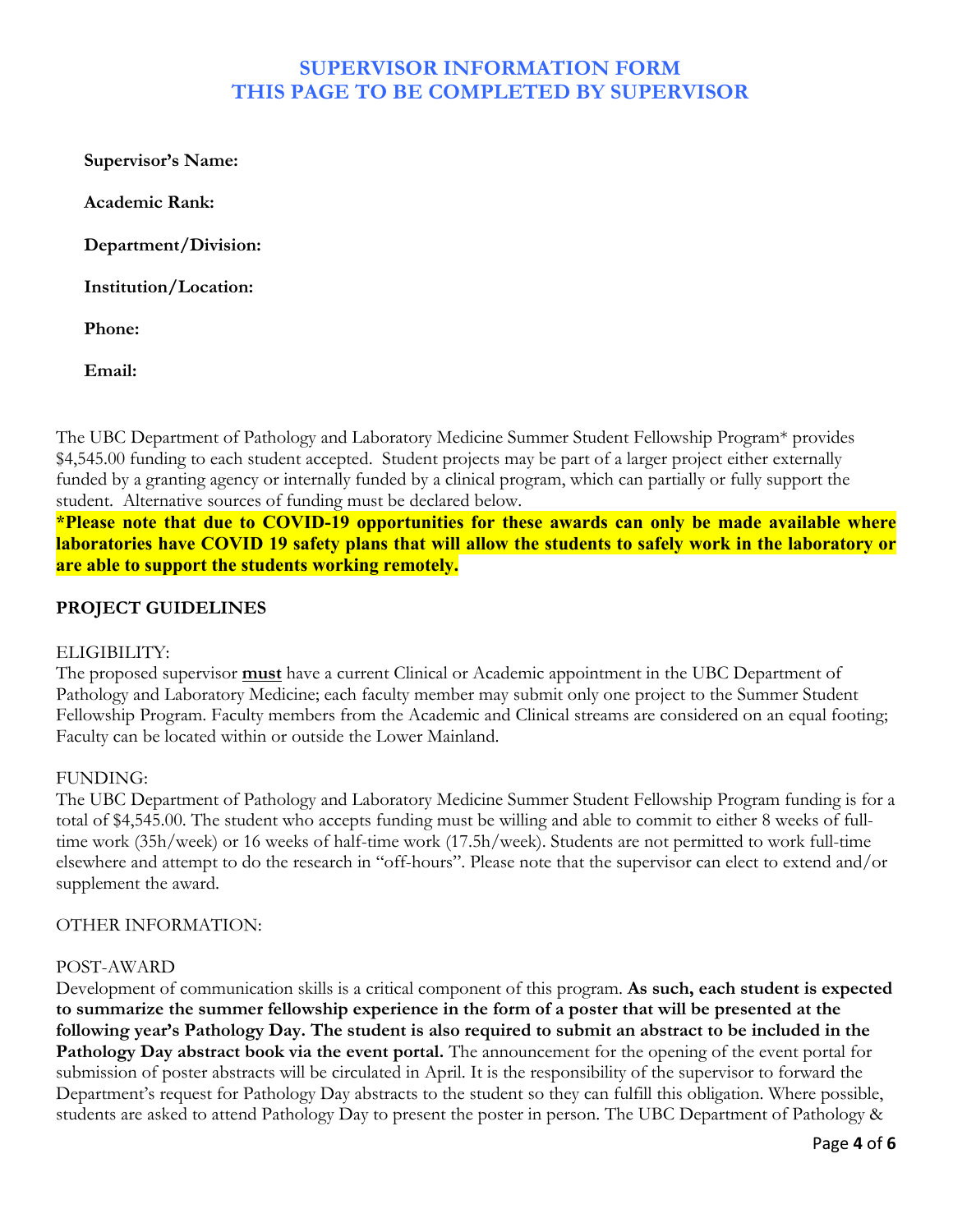Laboratory Medicine could help cover costs related to the printing of one poster to display. **It is the responsibility of supervisors to ensure that students meet the expectations described above.**

## APPLICATION PROCESS

The attached Abstract Form **must** be completed by the Supervisor in consultation with the student. There must be a clear, rational/scientific objective, and the role of the student must be defined. References from the literature can be included on an additional page.

Fellow faculty members who may lack expertise in your area of research or clinical focus will review the applications. Please consider readability across disciplines.

The supervisor **must** insure proper mentoring and involvement in the student's summer research project and/or clinical experience.

The project **must** be of limited scope so that the student can reasonably complete the project in the summer period. Students should not simply be used as "an extra pair of hands" on a long-term project. Projects that appear out of scope for the timeframe will be rejected. For example, projects requiring ethics approval **should** obtain ethics approval **before** the student begins the project.

The Abstract Form must not exceed one page (single spacing, font 11) but references can appear on a second page.

**Supervisor's Signature Date**

 $\overline{\phantom{a}}$  , and the contract of the contract of the contract of the contract of the contract of the contract of the contract of the contract of the contract of the contract of the contract of the contract of the contrac